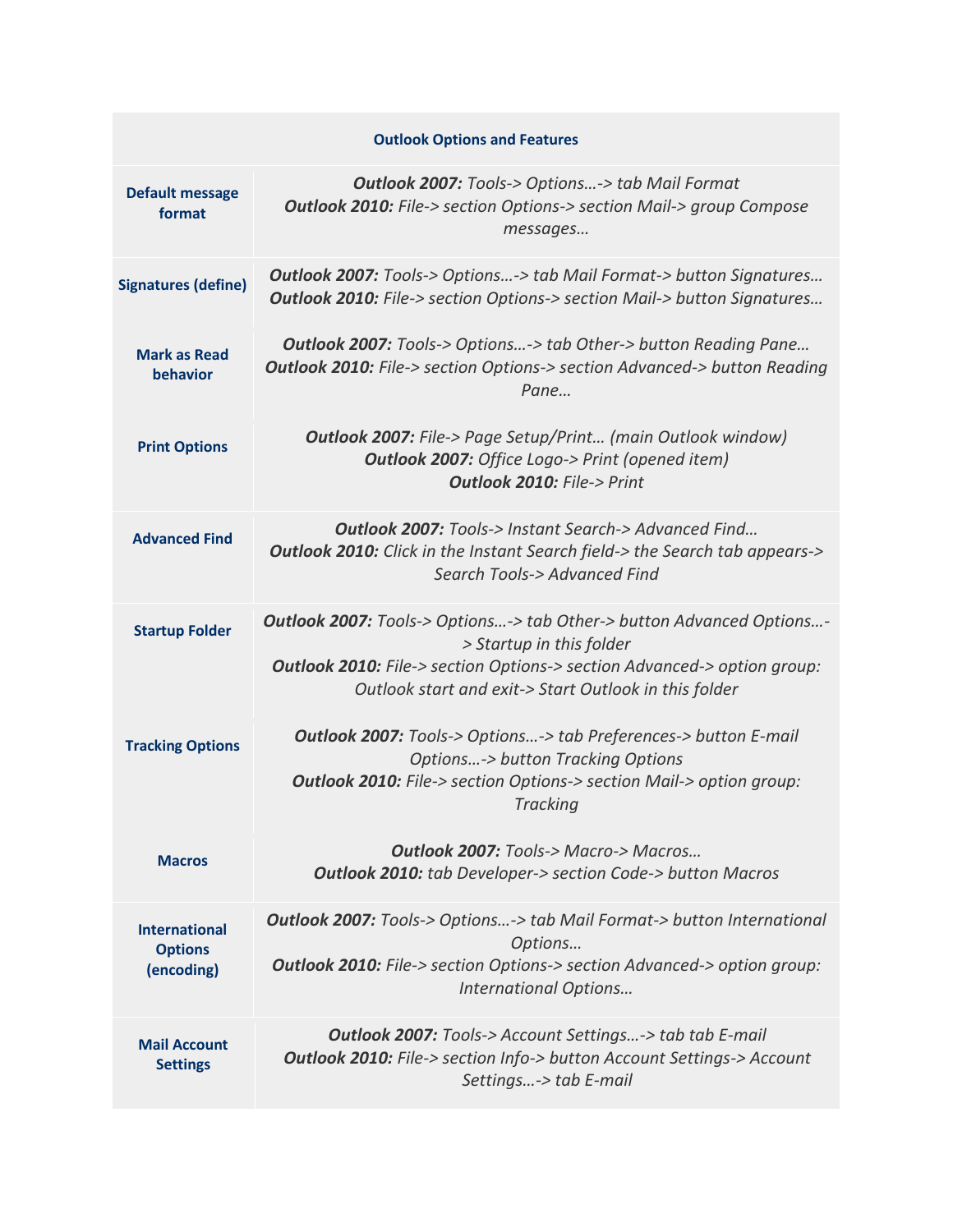| (add/remove/edit<br>account)                                         |                                                                                                                                                                                                                                                                                                                                                   |
|----------------------------------------------------------------------|---------------------------------------------------------------------------------------------------------------------------------------------------------------------------------------------------------------------------------------------------------------------------------------------------------------------------------------------------|
| <b>Mailbox Cleanup</b>                                               | <b>Outlook 2007: Tools-&gt; Mailbox Cleanup</b><br><b>Outlook 2010:</b> File-> section Info-> button Cleanup Tools-> Mailbox<br>Cleanup                                                                                                                                                                                                           |
| <b>AutoArchive</b>                                                   | <b>Outlook 2007:</b> Tools-> Options-> tab Other-> button AutoArchive<br><b>Outlook 2010:</b> File-> section Options-> section Advanced-> button<br>AutoArchive Settings                                                                                                                                                                          |
| <b>Archive</b>                                                       | <b>Outlook 2007: File-&gt; Archive</b><br><b>Outlook 2010:</b> File-> section Info-> button Mailbox Cleanup-> Archive                                                                                                                                                                                                                             |
| <b>Empty Deleted</b><br><b>Items</b><br>(upon exit)                  | <b>Outlook 2007:</b> Tools-> Options-> tab Other-> option: Empty Deleted Items<br>folder upon exiting<br><b>Outlook 2010:</b> File-> section Options-> section Advanced-> option group:<br>Outlook start and exit-> Empty Deleted Items folders when exiting Outlook                                                                              |
| <b>Field Chooser</b>                                                 | <b>Outlook 2007:</b> Right click a column-> Field Chooser (single line layout)<br><b>Outlook 2007:</b> Right click a column-> Custom-> Fields (multi line layout)<br><b>Outlook 2010:</b> Right click a column-> Field Chooser (single line layout)<br><b>Outlook 2010:</b> Right click a column-> View Settings-> Columns (multi<br>line layout) |
| <b>AutoPreview</b>                                                   | <b>Outlook 2007: View-&gt; AutoPreview</b><br><b>Outlook 2010:</b> tab View-> button Change View-> Preview (this view has the<br>Reading Pane turned off by default)                                                                                                                                                                              |
| <b>Organize</b>                                                      | <b>Outlook 2007: Tools-&gt; Organize</b><br><b>Outlook 2010:</b> tab View-> button View Settings-> button Conditional<br>Formatting                                                                                                                                                                                                               |
| <b>Define Views</b>                                                  | <b>Outlook 2007:</b> View-> Current View-> Define Views<br><b>Outlook 2010:</b> tab View-> button Change View-> Manage Views                                                                                                                                                                                                                      |
| <b>Reading Pane</b><br>(enable/disable,<br>position<br>right/bottom) | <b>Outlook 2007:</b> View-> Reading Pane-><br><b>Outlook 2010:</b> tab View-> Reading Pane->                                                                                                                                                                                                                                                      |
| <b>Out of Office</b><br><b>Assistant</b>                             | <b>Outlook 2007:</b> Tools-> Out of Office Assistant<br><b>Outlook 2010:</b> File-> section Info-> button Automatic Replies                                                                                                                                                                                                                       |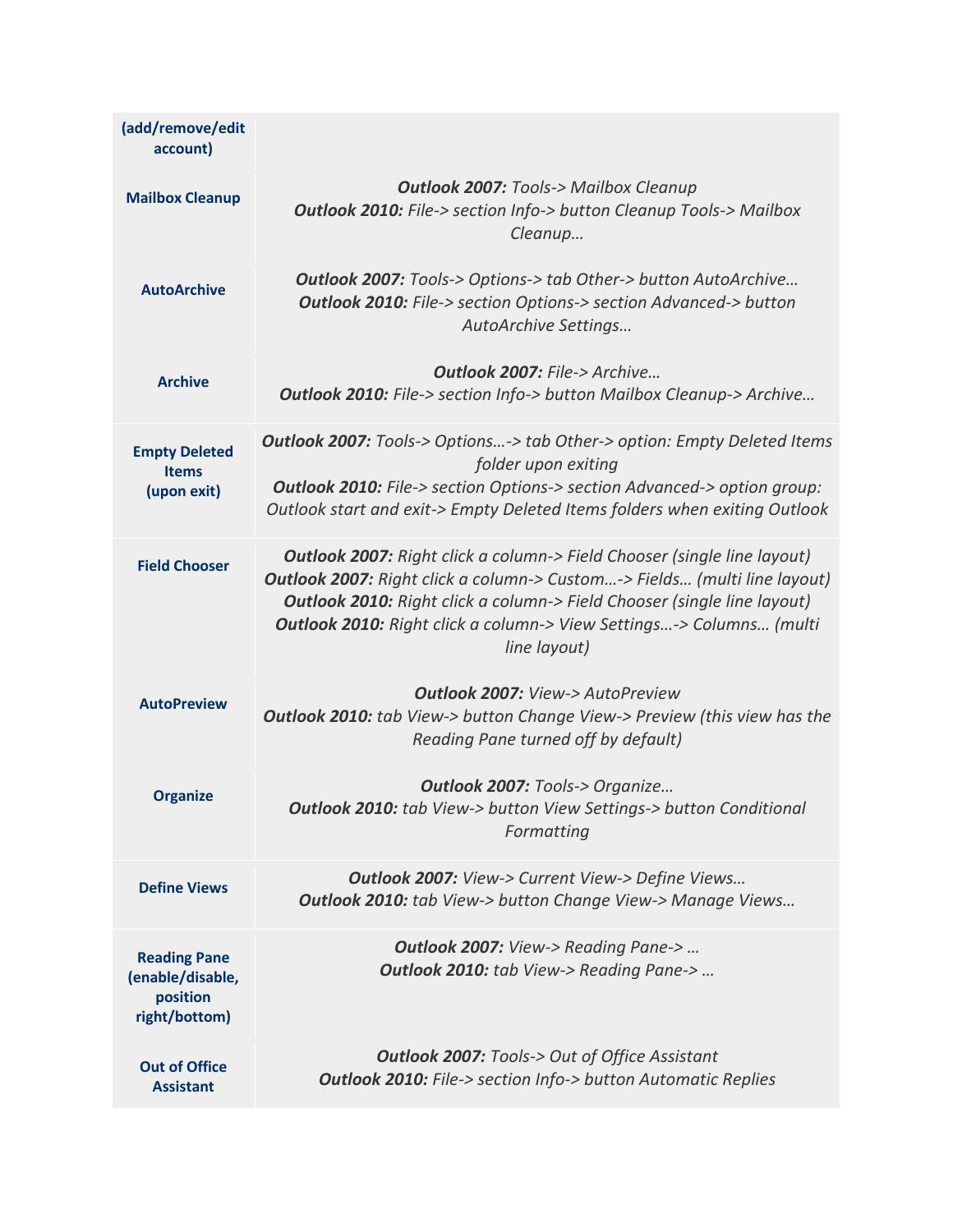| <b>Delegates</b>                                                               | <b>Outlook 2007:</b> Tools-> Options-> tab Delegates<br><b>Outlook 2010:</b> File-> button Account Settings-> Delegate Access                                                                                                                                                                                                                                                    |
|--------------------------------------------------------------------------------|----------------------------------------------------------------------------------------------------------------------------------------------------------------------------------------------------------------------------------------------------------------------------------------------------------------------------------------------------------------------------------|
| <b>Recover Deleted</b><br><b>Items</b>                                         | <b>Outlook 2007:</b> Tools-> Recover Deleted Items<br><b>Outlook 2010:</b> tab Folder-> section Cleanup-> button Recover Deleted Items                                                                                                                                                                                                                                           |
| <b>Add secondary</b><br>mailbox                                                | <b>Outlook 2007:</b> Tools-> Account Settings-> tab E-mail-> select your<br>Exchange account-> button Change-> button More Settings-> tab<br>Advanced-> button Add<br><b>Outlook 2010:</b> File-> section Info-> button Account Settings-> Account<br>Settings-> tab E-mail-> select your Exchange account-> button Change-><br>button More Settings-> tab Advanced-> button Add |
| <b>Open Folder from</b><br><b>Other User</b>                                   | <b>Outlook 2007:</b> File-> Open-> Other User's Folder<br><b>Outlook 2010:</b> File-> section Open-> button Other User's Folder                                                                                                                                                                                                                                                  |
| <b>Send/Receive</b><br><b>Settings</b>                                         | <b>Outlook 2007:</b> Tools-> Options-> tab Mail Setup-> button Send/Receive<br><b>Outlook 2010:</b> File-> section Options-> section Advanced-> button<br>Send/Receive                                                                                                                                                                                                           |
| <b>New Email Alerts</b>                                                        | <b>Outlook 2007:</b> Tools-> Options-> tab Preferences-> button E-mail Options-<br>> button Advanced E-mail Options-> option group: When new items arrive<br>in my Inbox<br><b>Outlook 2010:</b> File-> section Options-> section Mail-> option group:<br>Message arrival                                                                                                        |
| <b>Rules and Alerts</b>                                                        | <b>Outlook 2007:</b> Tools-> Rules and Alerts<br><b>Outlook 2010:</b> tab Home-> section Move-> button Rules-> Manage Rules &<br>Alerts                                                                                                                                                                                                                                          |
| <b>Change message</b><br>format;<br><b>HTML/Plain</b><br><b>Text/Rich Text</b> | <b>Outlook 2007: Ribbon-&gt; tab Options</b><br><b>Outlook 2010: Ribbon-&gt; tab Format Text</b>                                                                                                                                                                                                                                                                                 |
| <b>From and BCC field</b><br>(enable/disable)                                  | <b>Outlook 2007: Ribbon-&gt; tab Options</b><br><b>Outlook 2010: Ribbon-&gt; tab Options</b>                                                                                                                                                                                                                                                                                     |
| <b>Resize picture</b><br>attachments                                           | <b>Outlook 2007:</b> tab Message-> section Include-> button Attach File-> after<br>attaching: expand icon on Include<br><b>Outlook 2010:</b> File-> section Info                                                                                                                                                                                                                 |